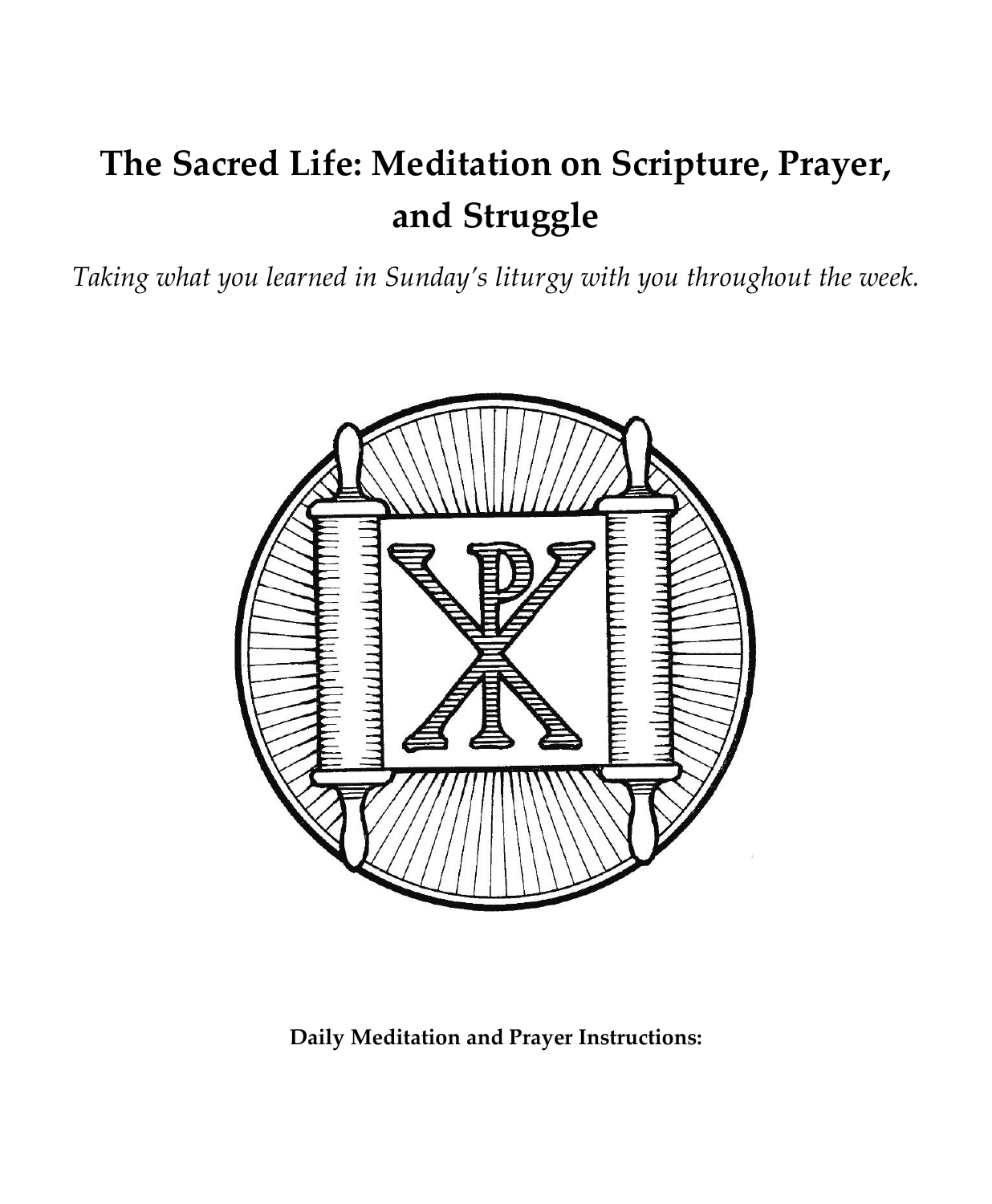*Read the Scriptures appointed for that day, review the readings from Sunday, and become familiar with Luther's Small Catechism. Conclude with the Psalms, Collects, and the prayers, using the guidelines as you see appropriate.*

| Sunday    | Psalm 119:49-  | Exodus 32:15-35        | Luke 6:39-49 |  |
|-----------|----------------|------------------------|--------------|--|
|           | 56             |                        |              |  |
| Monday    | Psalm 80:1-7   | Exodus 33:1-23         | Luke 7:1-17  |  |
| Tuesday   | Psalm 86:11-17 | Exodus 34:1-28         | Luke 7:18-35 |  |
| Wednesday | Psalm 84:1-4   | Exodus 34:29-35:21     | Luke 7:36-50 |  |
| Thursday  | Psalm 119:145- | Exodus 38:21-39:8, 22- | Luke 8:1-21  |  |
|           | 152            | 23, 27-31              |              |  |
| Friday    | Psalm 107:23-  | Exodus 39:32-40:16     | Luke 8:22-39 |  |
|           | 32             |                        |              |  |
| Saturday  | Psalm 41:1-3,  | Exodus 40:17-38        | Luke 8:40-56 |  |
|           | 11-13          |                        |              |  |

#### **Looking Back at the Liturgy – The Third Sunday of Easter**

**Theme:** On Good Shepherd Sunday, we are reminded of our Lord's care for us, demonstrating not only His effectiveness as a Shepherd, but also that He is good because He lays down His own life for His sheep.

**Hymn:** LSB 740 – I am Jesus Little Lamb

#### **Summary of Readings:**

**Ezekiel 34:11-16** – Our Lord promises to be a shepherd unto us, His sheep! He will rescue us scattered sheep and gather us all together around Him. He will lead us lost and strayed sheep to places of abundance to rest, simply enjoying that which our Shepherd provides.

**1 Peter 2:21-25 –** Peter teaches that our lives as sheep of the Good Shepherd is not filled with the "good life" as might be defined as the American Dream. The Christian life is not one of "Karma" either, that good things come to good people. Rather, Peter warns us that despite the good we may do as Christians, we have been called to a life of suffering. We are called to take up our own cross and follow Him But if God gives us a cross to carry, He also promises to give us strength to bear it. So, when we stray away looking for the "good life", our Lord points to His wounds as the defining act of our lives as Christians – both being the source of healing and the best example to imitate.

**John 10:11-16 –** Jesus teaches us what true care looks like: self-sacrifice. The Good Shepherd lays down His own life to protect His sheep. His sheep are distinguishable from others, for they have relationship with each other and they know each other. The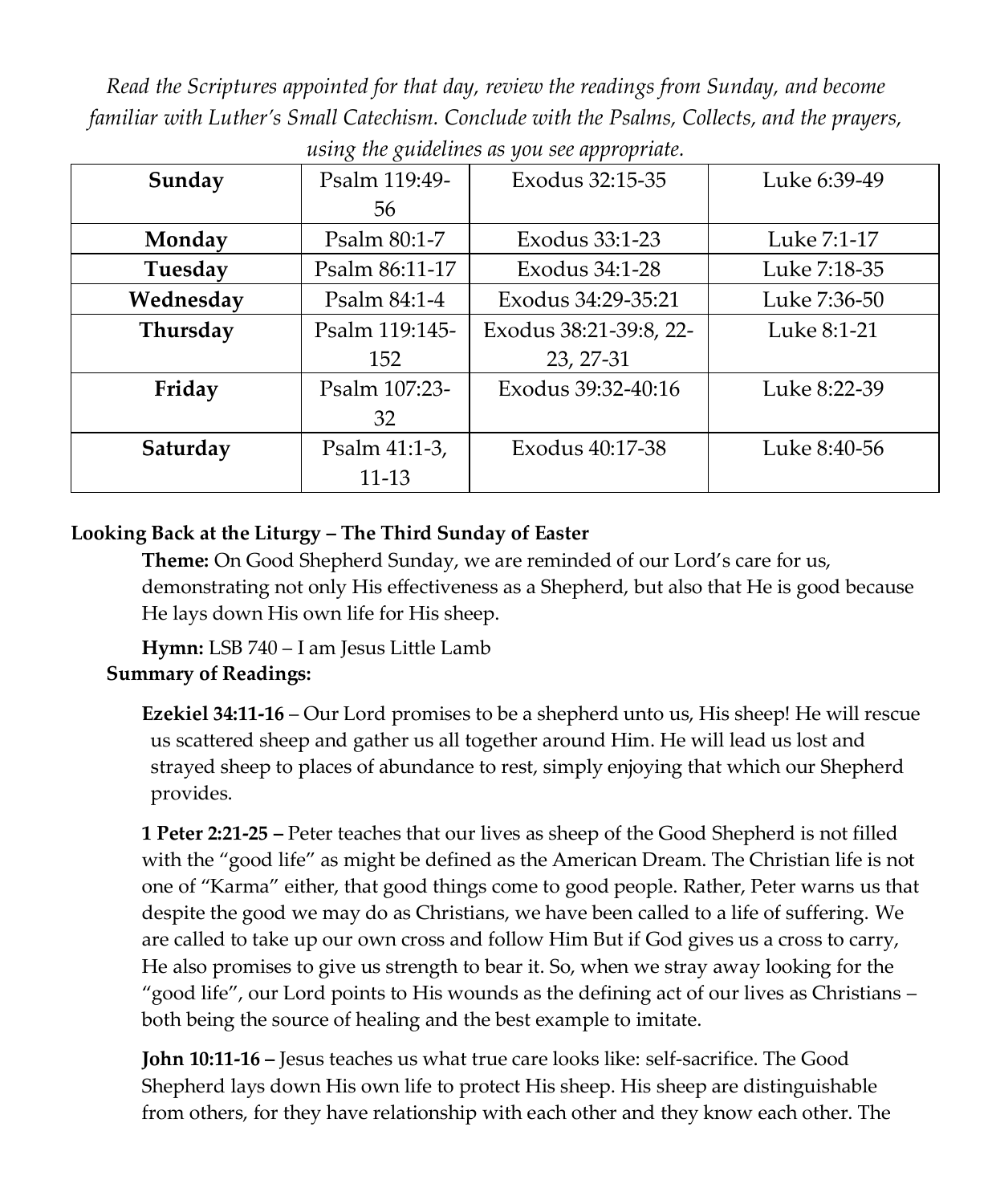hired hand cares nothing for the sheep, who allows predators to devour and scatter them.

## **The Catechism: The Lord's Prayer – The Introduction**

Our Father who art in heaven.

*What does this mean?*

With these words God tenderly invites us to believe that He is our true Father and that we are His true children, so that with all boldness and confidence we may ask Him as dear children ask their dear Father.

**Verse to Memorize: 2 Timothy 3:15** – From childhood you have known the Holy Scriptures, which are able to make you wise for salvation through faith which is in Christ Jesus.

# **Psalm of the Week: Psalm 23 (ESV)**

| You prepare a table before me              |
|--------------------------------------------|
| in the presence of my enemies;             |
|                                            |
|                                            |
| 'Surely goodness and mercy shall follow me |
|                                            |
| and I shall dwell in the house of the LORD |
|                                            |
|                                            |

## **Luther's Prayer on Psalm 23:**

Lord Jesus, who alone is that one Good Shepherd, thanks be unto You for all Your spiritual and bodily benefits. Let the Word of Your salvation dwell among us richly, and suffer not that trusty staff, the word of Your promise, to be taken from us. And when the shadow of death spreads over us, conduct us safely to the fold of the perfected saints, the tabernacle not made with hands, eternal in the heavens. Amen.

# **Collect for The Second Sunday of Easter:**

O God, through the humiliation of Your Son You raised up the fallen world. Grant to Your faithful people, rescued from the peril of everlasting death, perpetual gladness and eternal joys; through Jesus Christ, our Lord, who lives and reigns with You and the Holy Spirit, one God, now and forever.

## **The Lord's Prayer**

**Themes for Daily Prayer** – (LSB 294)